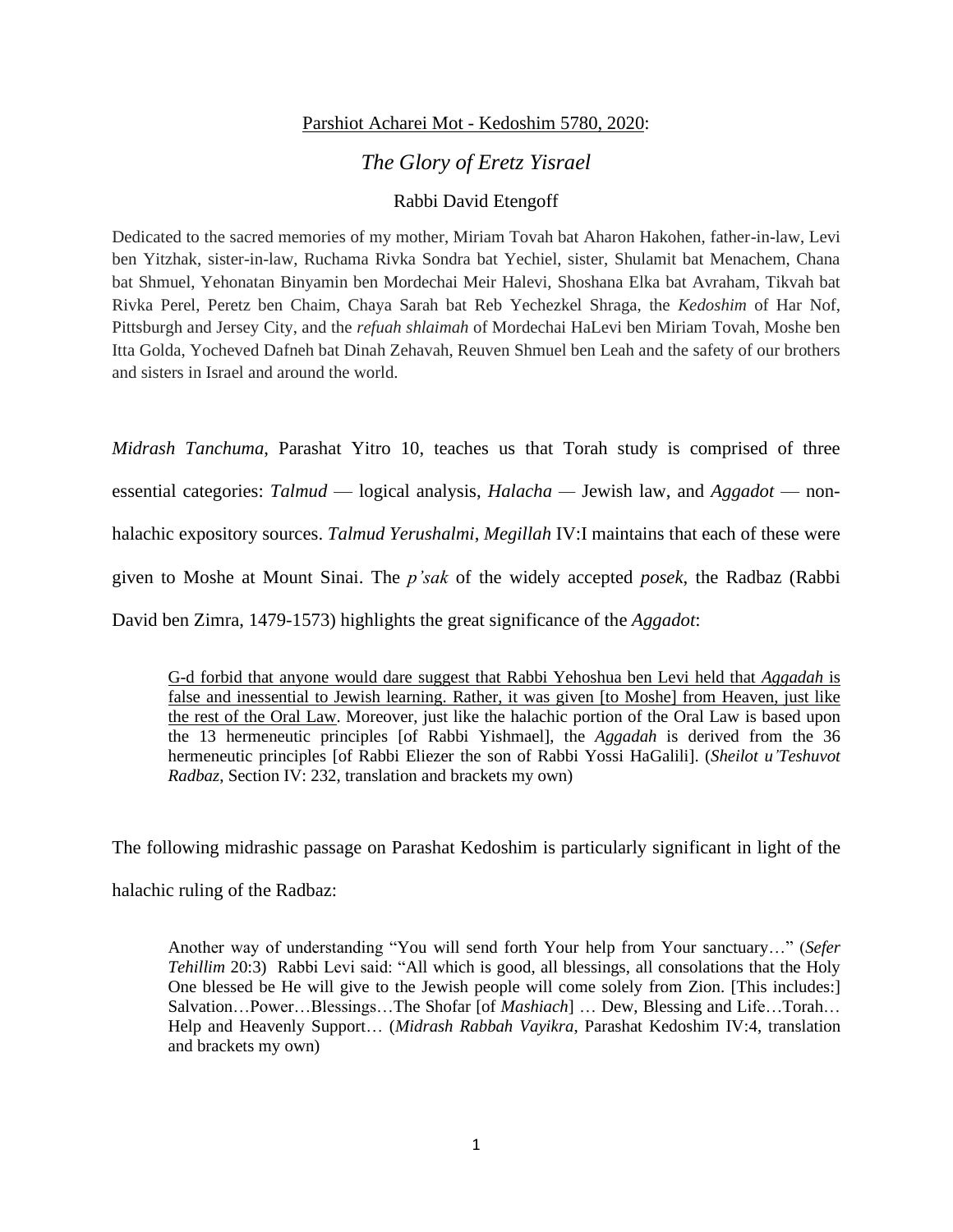In this midrash, Rabbi Levi supports each of his statements with a variety of *pasukim* from Tanach. Throughout this process, *Eretz Yisrael* emerges as Hashem's unique sanctuary from which everything that is truly good will ultimately spring forth. In some ways, his presentation is a paean of praise for our beautiful and blessed land, reminiscent of the stirring words of another Rabbi Levi, namely, Rabbi Yehudah HaLevi (1075-1141), who emphasizes the eternal link that binds *Eretz Yisrael* to *Am Yisrael* and the Torah:

The land's distinguished qualities are manifest first and foremost in the nation, which is the precious treasure and heart… The land is then aided by the deeds and laws [of the Torah] that relate to it, which are like the cultivation of the vineyard [of the Khazar king]. Ultimately, this precious nation cannot achieve Divinity anywhere else, just as the vineyard cannot successfully grow anywhere else except on [its special] mountain. (*The Kuzari*: In Defense of the Despised Faith, translation, Rabbi N. Daniel Korobkin, page 155, with my emendations)

Rabbi Yehudah HaLevi's phrase, "Ultimately, this precious nation cannot achieve Divinity anywhere else…" is powerful indeed, and echoes a celebrated statement of *Chazal* (our Sages of blessed memory):

Our Rabbis taught: "One should always live in the Land of Israel, even in a town wherein most of its inhabitants are idolaters, but let no one live outside the Land, even in a town wherein most of its inhabitants are Jews; for whoever lives in the Land of Israel may be considered to have a G-d, but whoever lives outside the Land may be regarded as one who has no G-d. For it is said in Scripture, 'To give you the Land of Canaan, to be your G-d.' (*Sefer Vayikra* 25:38)" (*Talmud Bavli*, *Ketubot* 110b, translation, *The Soncino Talmud*, with my emendations)

Little wonder, then, that Rabbi Yehudah HaLevi penned his famous poem, *Libi b'Mizrach*:

My heart is in the East, and I in the uttermost West —

How can I truly taste that which I eat? How shall it be sweet to me?

How shall I fulfill my vows and my bonds, while yet Zion lies beneath the fetter of Edom, and I in Arab chains?

A light thing would it seem to me to leave all the good things of Spain —